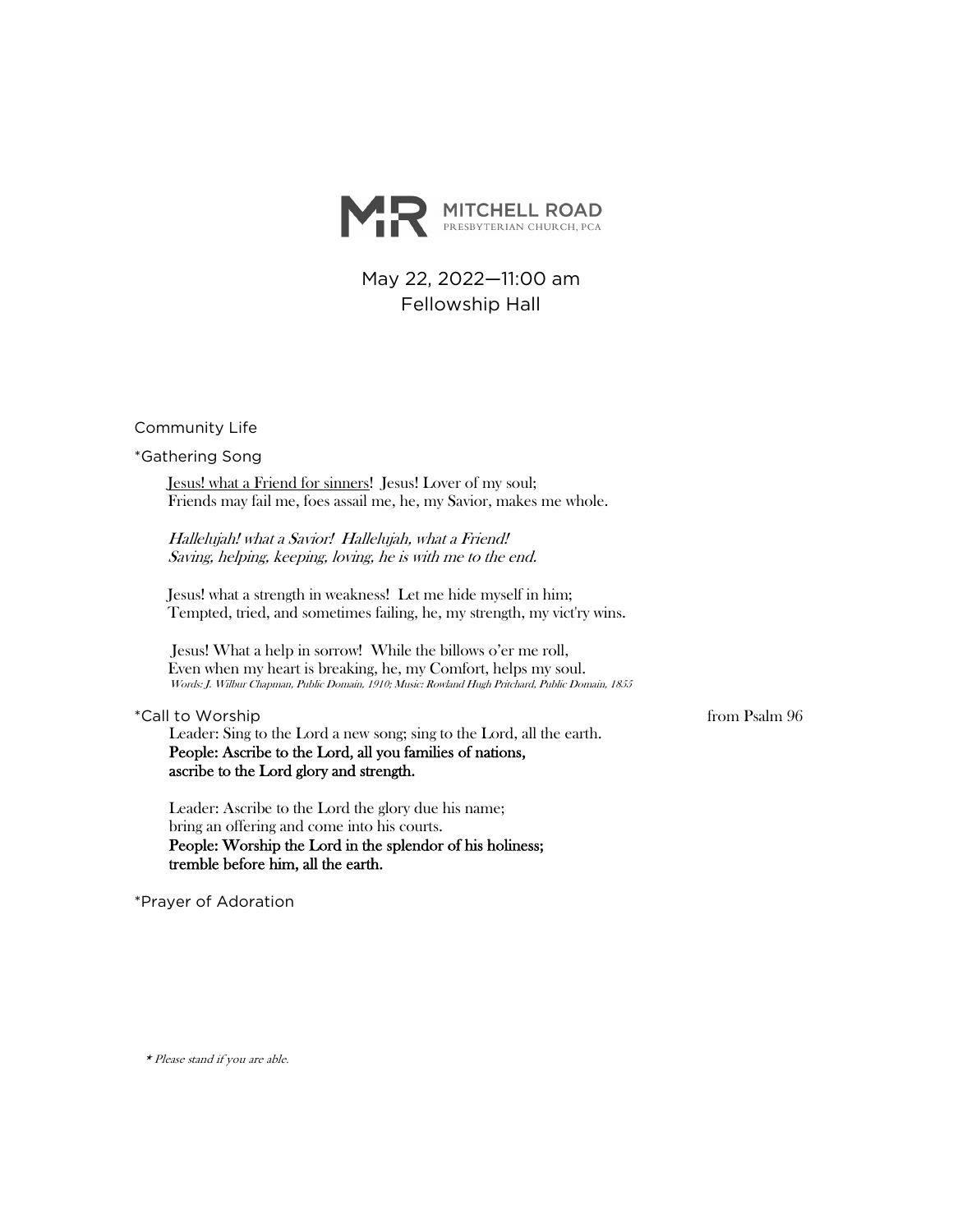Baptism Charleston Grace Harrison Marshall Hope Harrison Noelle McIver Harrison Aida Monroe Harrison daughters of Collins and Brittany Harrison assisted by Ruling Elder Marty Harrison

Blessing to Our Covenant Children French Huguenot Blessing French Huguenot Blessing Blessed child of the Covenant, for you God made the world. For you the prophets and patriarchs were sent. For you the covenants and promises were given. For you God's revelation was written down. For you our Lord and Savior Jesus Christ became a man, lived a perfect life, died upon the cross, and was raised again for your salvation. You cannot possibly know these things now, but we your church promise to tell them to you until you make them your own.

### \*Doxology

#### \*Songs of Worship

Blessed are all who trust in the Lord who walk in his ways and fear his name. Blessed are all whose hands labor on, may peace be upon you always.

Around your table see the fruit of your hands all the days of your life. Peace be upon you Israel. You will have joy and all will be well with you, You and all of your house. Blessings upon you from on high. Oh!

To those who thirst and hunger for righteousness they shall be satisfied. Taste see the Lord your God is good. Hear now the promise of the Lord God of Love, how his grace is enough. "Well done O good and faithful one." Oh!

Hear now the promise of the Lord God of Love, how his grace is enough. "Well done O good and faithful one." "Blessed Are All" (Psalm 128) Words and Music: Jered McKenna © 2019 Cardiphonia Music used by permission

Jesus, I my cross have taken, all to leave and follow Thee. Destitute, despised, forsaken, thou from hence my all shall be. Perish every fond ambition, all I've sought or hoped or known. Yet how rich is my condition! God and heaven are still my own.

Let the world despise and leave me, they have left my Savior, too. Human hearts and looks deceive me; God is not, like them, untrue. O while thou does smile upon me, God of wisdom, love, and might, Foes may hate and friends disown me, show thy face and all is bright.

Man may trouble and distress me, twill but drive me to thy breast. Life with trials hard may press me; Heav'n will bring me sweeter rest. Grief is left no pow'r to harm me while thy love is left to me Joy would give no satisfaction if that joy were not in thee Words: Henry Lyte, Public Domain, 1824; Music: Bill Moore © 2001. All Rights Reserved.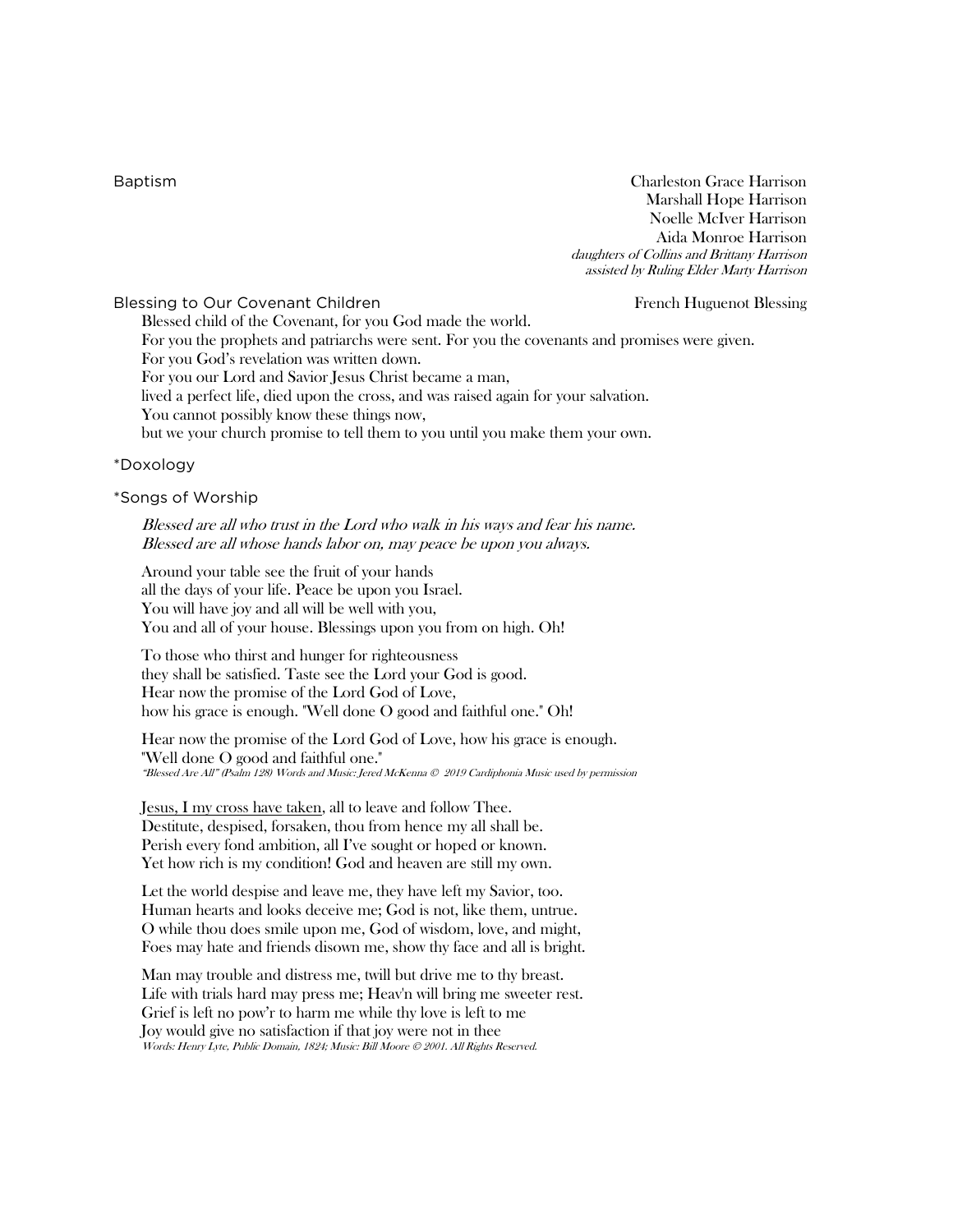Call to Confession **from Psalm 51** 

Leader: Create in me a pure heart, O God, and renew a steadfast spirit within me. People: Do not cast me from your presence or take your Holy Spirit from me.

Leader: Restore to me the joy of your salvation and grant me a willing spirit, to sustain me. People: My sacrifice, O God, is a broken spirit; a broken and contrite heart you, God, will not despise.

#### Silent Confession of Sin

Song of Reflection

The brightness of God's glory, Christ, the mirror of God's face. He upholds the world by the power of his hand.

He has cleansed us from our sinning, and he sits upon the throne, With the majesty and the glory of our God.

His name is greater than the angels; Greater than the angels, He is greater than the angels above.

We worship our Creator who has come to dwell with us; Took the form of man and descended from on high.

Bore our sins and took our sorrow; gave us all his righteousness; brings us joy and peace and prepares a place for us. Words: Hebrews 1:3-4; Music: Jered McKenna © 2013

# Words of Grace and Peace 1 Peter 2:24-25

"He himself bore our sins" in his body on the cross, so that we might die to sins and live for righteousness; "by his wounds you have been healed." For "you were like sheep going astray," but now you have returned to the Shepherd and Overseer of your souls.

#### \*Song of Worship

K4-K5 may leave for Kids Church. One parent will need to escort the child to the Commons Area.

Out of my bondage, sorrow and night, Jesus, I come; Jesus I come. Into thy freedom, gladness and light, Jesus, I come to thee. Out of my sickness into thy health, out of my wanting and into thy wealth, Out of my sin and into thyself, Jesus, I come to thee.

Out of my shameful failure and loss, Jesus, I come; Jesus, I come. Into the glorious gain of thy cross, Jesus, I come to thee. Out of earth's sorrows into thy balm, out of life's storms and into thy calm, Out of distress into jubilant psalm, Jesus, I come to thee. Words: William Sleeper, Public Domain, 1887; Music: Greg Thompson © 2000 Greg Thompson Music. Used by permission.